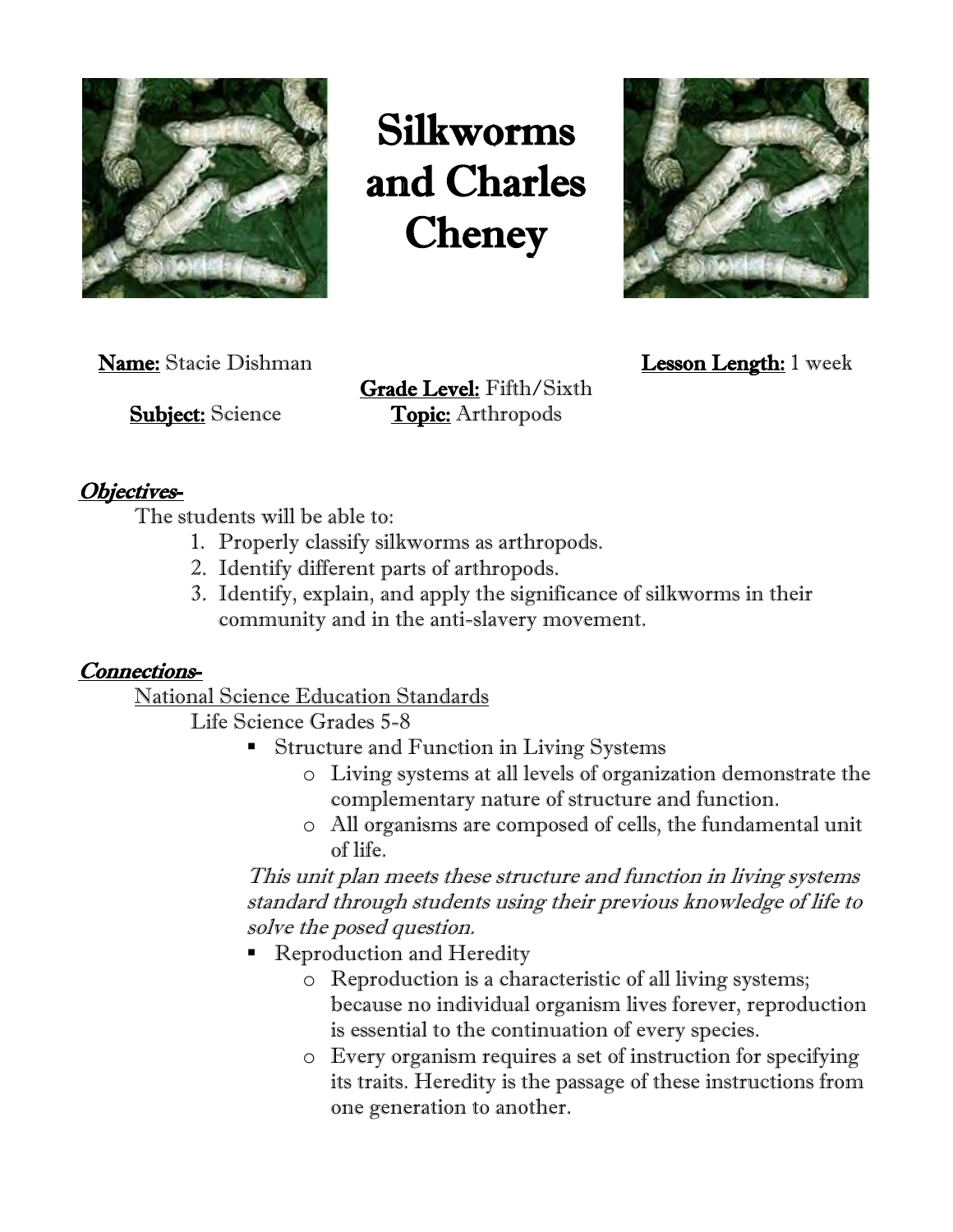o The characteristics of an organism can be described in terms of a combination of traits. Some traits inherited and others result from interactions with the environment.

This unit plan meets these reproduction and heredity standard through the students exploring how adaptations are passed from parents to offspring.

- **Regulation and Behavior** 
	- o All organisms must be able to obtain and use resources, grow, reproduce, and maintain stable internal conditions while living in a constantly changing external environment.
	- o An organism's behavior evolves through adaptation to its environment. How a species moves, obtains food, reproduces, and responds to danger are based in the species' evolutionary history.

# This unit plan meets these regulation and behavior standard by discovering why animals adapt to their environments.

- Populations and Ecosystems
	- o A population consists of all individuals of a species that occur together at a given place and time. All populations living together and the physical factors with which they interact compose an ecosystem.

This unit plan meets this population and ecosystem standard by determining what in the ecosystem causes the adaptation to take place.

- **Diversity and Adaptations of Organisms** 
	- o Millions of species of animals, plants, and microorganisms are alive today. Although different species might look dissimilar, the unity among organisms becomes apparent from an analysis of internal structures, the similarity of their chemical processes, and the evidence of common ancestry.
	- o Biological evolution accounts for the diversity of species developed through gradual processes over many generations. Species acquire many of their unique characteristics through biological adaptation, which involves the selection of naturally occurring variations in populations. Biological adaptations include changes in structures, behaviors, or physiology that enhance survival and reproductive success in a particular environment.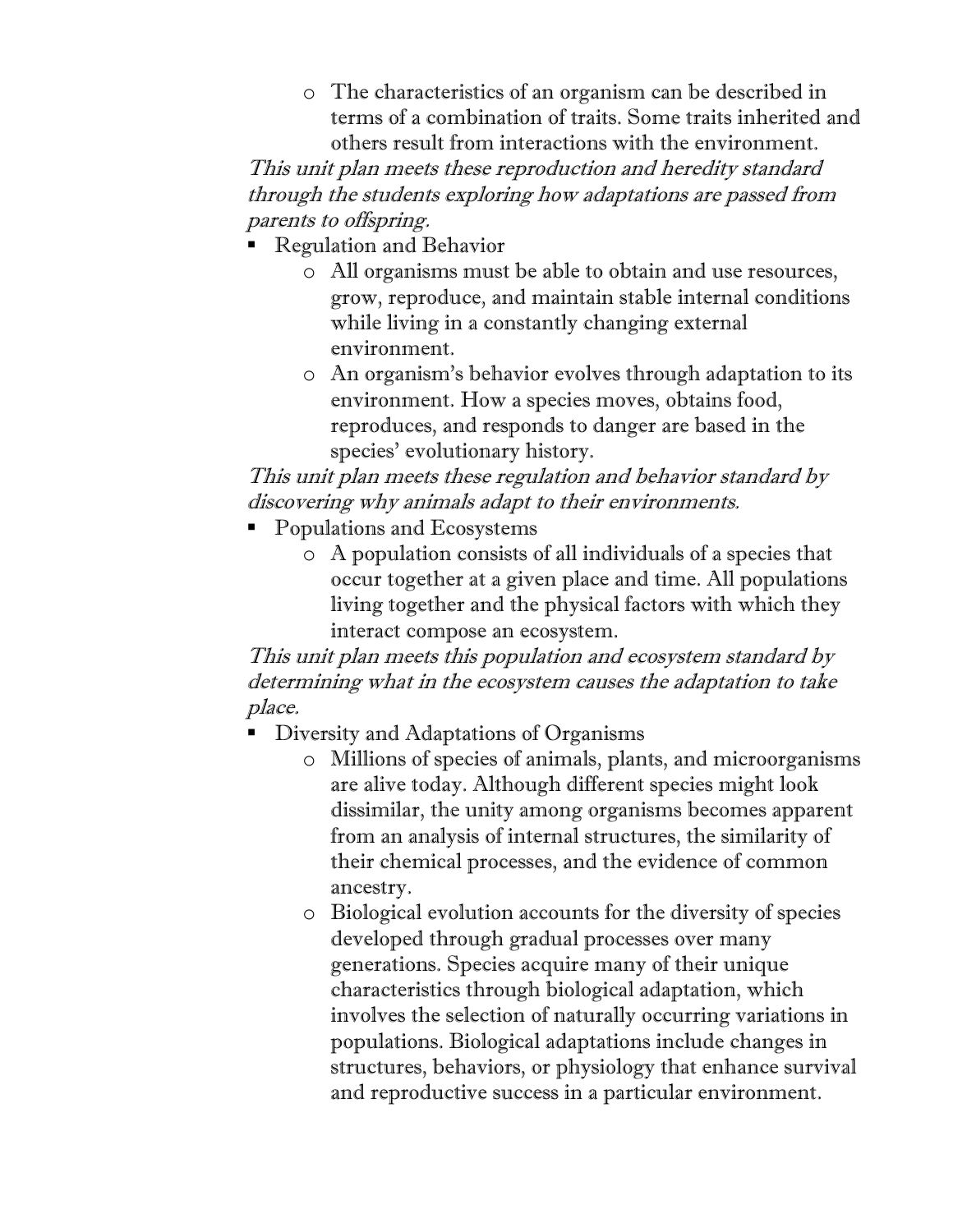o Extinction of a species occurs when the environment changes and the adaptive characteristics of a species are insufficient to allow its survival. Fossils indicate that many organisms that lived long ago are extinct. Extinction of a species is common; most of the species that have lived on the earth no longer exist.

This unit plan meets this diversity and adaptation standard by determining what in the ecosystem causes the adaptation to take place and the importance of the adaptation to the organism.

# State of Ohio Science Benchmarks (by the end of the 6-8 program)

Life Sciences:

A. Explain that the basic functions of organisms are carried out in cells and groups of specialized cells form tissues and organs; the combination of these cells make up multicellular organisms that have a variety of body plans and internal structures.

D. Explain how extinction of a species occurs when the environment changes and its adaptive characteristics are insufficient to allow survival.

Scientific Ways of Knowing

A. Use skills of scientific inquiry processes.

B. Explain the importance of reproducibility and reduction on bias in scientific methods.

This unit plan meets these benchmarks through the process of group problem solving and through presentations of solutions followed by a class discussion.

### State of Ohio Science Content Standards (grade six)

Life Sciences

6. Describe that in sexual reproduction an egg and sperm unite and some traits come from each parent so the offspring is never identical to either of its parents.

7. Recognize that likenesses between parents and offspring are inherited. Other likenesses, such as table manners are learned.

8. Describe how organisms may interact with one another. Scientific Inquiry

1. Explain that there are not fixed procedures for guiding scientific investigations; however, the nature of an investigation determines the procedures needed.

Scientific Ways of Knowing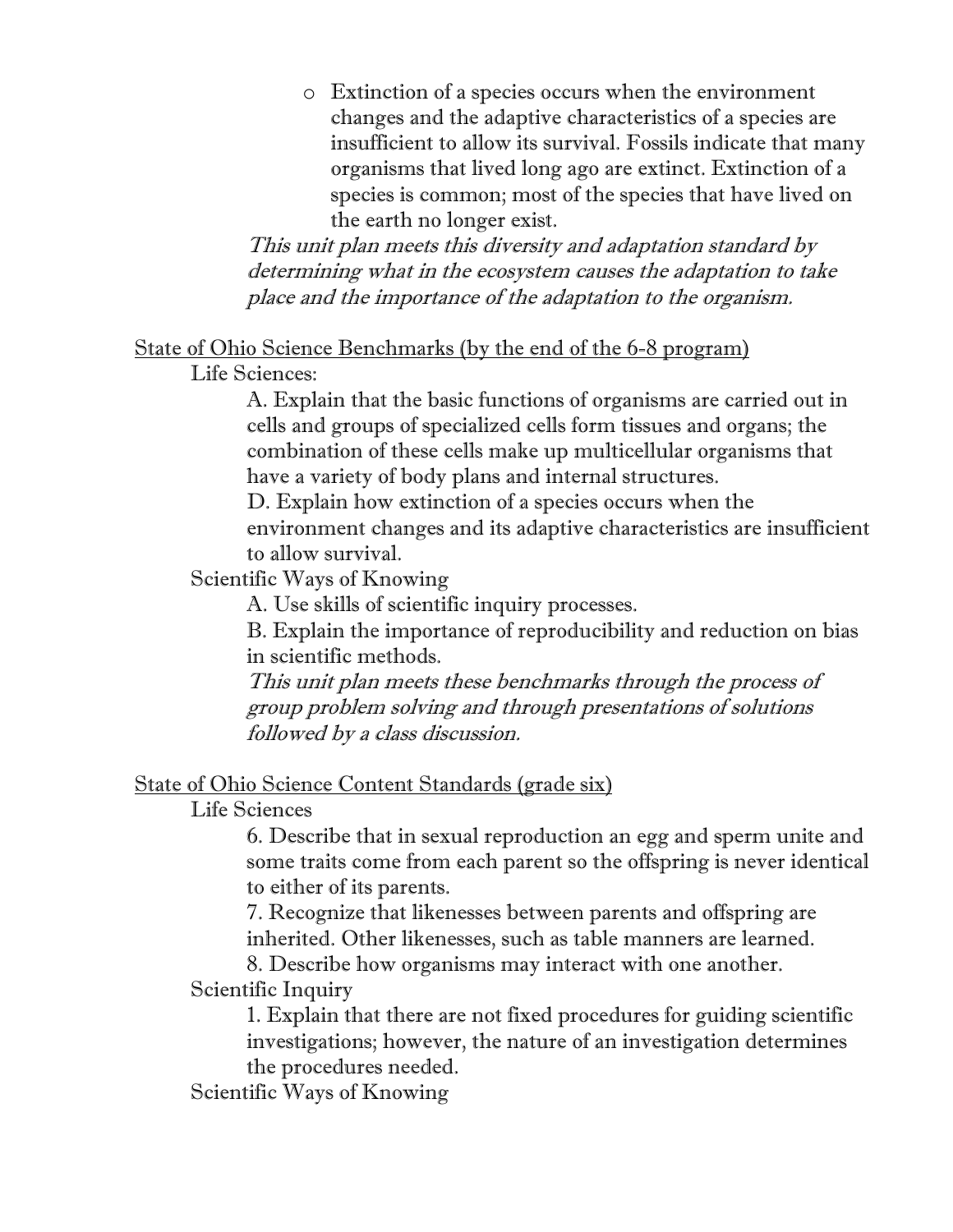1. Identify that hypotheses are valuable even when they are not supported.

2. Describe why it is important to keep clear, thorough and accurate records.

3. Identify ways scientific thinking is helpful in a variety of everyday settings.

4. Describe how the pursuit of scientific knowledge is beneficial for any career and for daily life.

This unit plan meets these standards through the process of group problem solving and through presentations of solutions followed by a class discussion.

```
Archdiocese of Cincinnati Graded Course of Study for Science
Program Goal I: Attitudes and Skills of Scientific Inquiry 
            10. Compares and contrasts objects. Level – d
            15. Records data. Level – d
            25. Makes inferences. Level – d
      This lesson meets these requirements in the Graded Course of 
      Study through the completion of the assignment with group
```
members.

Program Goal III: Life Science

184. Knows that in all classification schemes, things are grouped together on the basis of common characteristics. Level – M

182. Validate solution(s) obtained. Level – D

186. Knows that structural characteristics of organisms may vary in shape, color, size, composition, location in the organism, etc. Level – M

187. Identifies the external and internal structures of an organism which enables it to live, move, and obtain food in its environment. Level - M

188. Lists ways in which various organisms can adapt for survival. Level - D

This lesson meets these requirements in the Graded Course of Study through the presentation and discussion of all the small groups' solutions.

#### Context:

This is a lesson which is part of a thematic study on arthropods.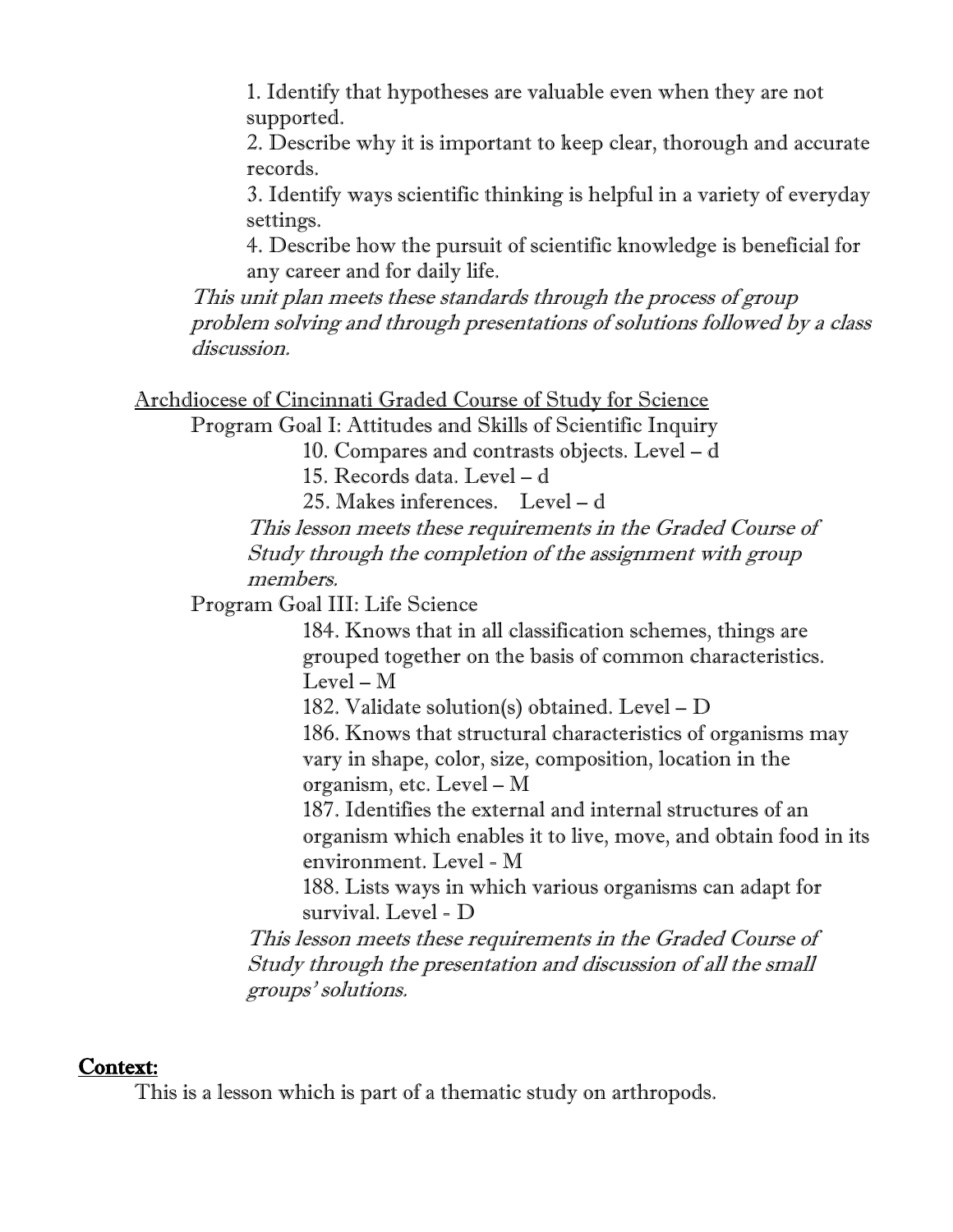## Materials/Technology:

- $\triangleright$  Live Silkworms (1 per student)
- $\geq 1$  Habitat for each student's silkworm (plastic cup with a lid)
- Mulberry Tree Leaves
- $\triangleright$  Objects made from silk (cloth, shirts, etc.)
- $\triangleright$  Copies of silkworm anatomy worksheet (1 per student)
- $\triangleright$  Copies of silkworm information sheet (1 per student)
- $\triangleright$  Pictures of Underground Railroad sites in the city of Mount Healthy

# Procedures:

**Engage** 

- 1. Students will be assigned a silkworm that will be used for the duration of the lesson. Each student will be required to keep a detailed journal/log of the changes their silkworm goes through.
- 2. The teacher will read aloud the story, The Empress and the Silkworms
- 3. The teacher will summarize what will be discussed and completed during the entirety of the lesson.

# **Explore**

- 1. The teacher will hand out different pictures of arthropods and the students will group the pictures according to similarities.
- 2. The students are asked to complete a form (worksheet A) discovering facts and hypothesizing what the selected part is used for in relation to silkworms.

# **Explain**

- 1. The teacher will classify what a silkworm is.
- 2. The teacher will give students an opportunity to guess what uses a silkworm may have, using its picture as a guide.
- 3. The teacher will give examples, using the silkworm, of what uses they have and why they are important.
- 4. The students will complete an anatomy worksheet on silkworms, elaborating on the purpose of each part.

5. The teacher will talk about the early history of Mount Healthy, Ohio. Elaborate

- 1. Students will be given a more detailed explanation of the Underground Railroad and the importance of it during the mid to late Eighteen hundreds, especially in the Cincinnati area.
- 2. The teacher will review the uses of silkworms, abolitionists, slavery, etc.
- 3. Students will take a walking field trip to 6 of the 8 locations in Mount Healthy that had importance in the Underground Railroad. As the students arrive at each location, the teacher will give a detailed explanation of it's importance.